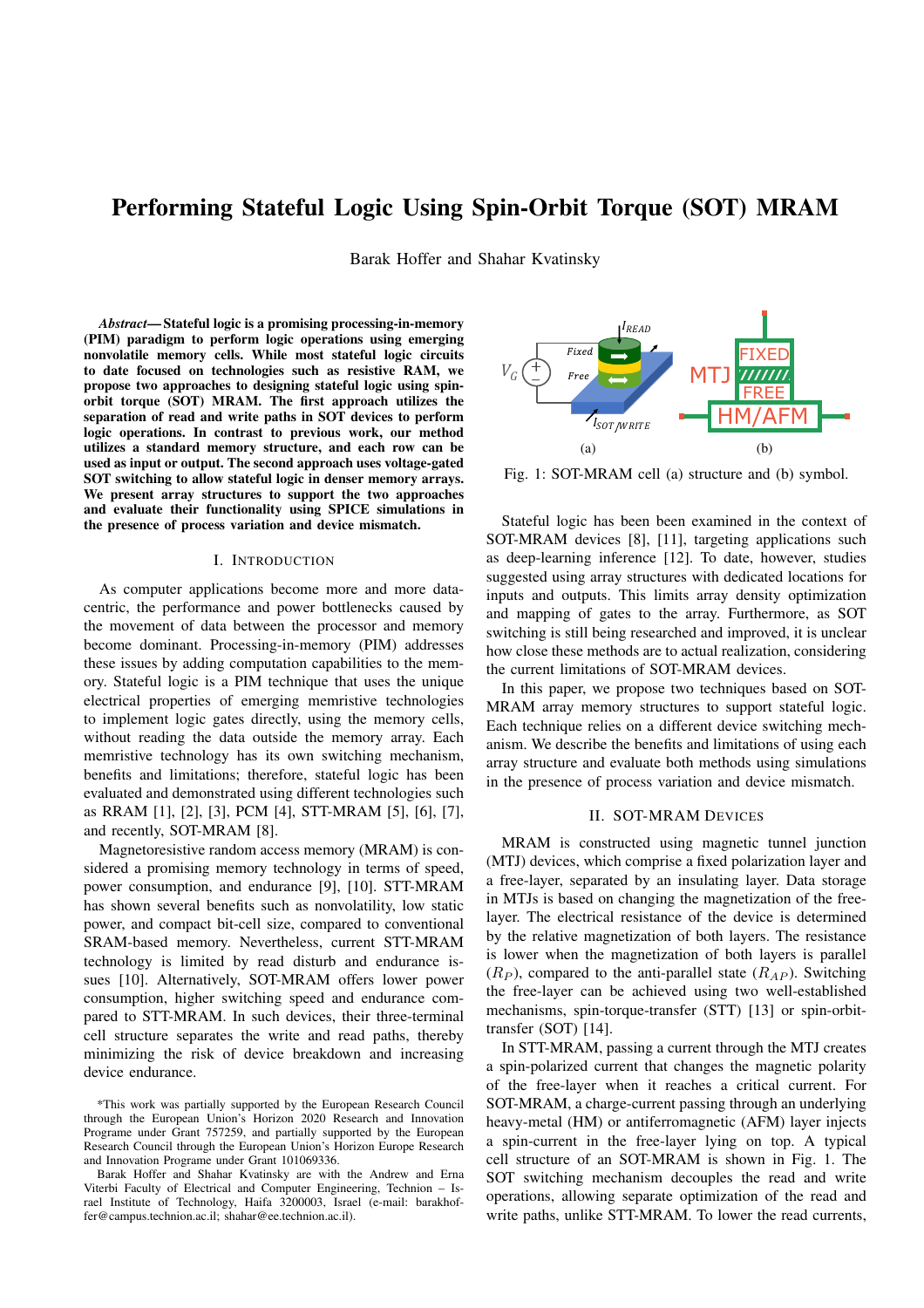

Fig. 2: SOT-MRAM array structures supporting stateful logic. (a) A 2T-1R n $\times$ n array. (b) A VGSOT-MRAM n $\times$ n array. The voltage across the MTJ can lower the SOT current required for switching.

the MTJ can be fabricated with a high resistance-area product  $(R \cdot A)$ . For write operations, the low resistance of the HM/AFM channel allows an efficient magnetization change, enabling a fast and energy-efficient write operation compared to STT-MRAM. To control the read/write operations, a transistor is added for each path. This constructs a twotransistor, one-MTJ (2T-1R) array, as depicted in Fig. 2a.

Another switching mechanism for SOT-MRAM is based on the voltage-gated SOT (VGSOT) effect [15], which utilizes voltage-controlled magnetic anisotropy (VCMA) to assist the SOT. Based on the VCMA effect, the energy barrier for switching the MTJ between parallel and anti-parallel states is reduced when a positive bias voltage is applied to the oxide layer of the MTJ. Therefore, using the VCMA effect in this array structure reduces the critical SOT current, thereby enhancing the switching reliability and reducing the switching energy dissipation. Moreover, in VG-based SOT, the underlying layer can be shared between MTJ cells, and the switching is enabled only on cells where we apply the VCMA effect. As shown in Fig. 2b, the VCMA effect enables denser arrays, with bit-cell area of approximately half compared to standard SOT-MRAM [15], since the SOT channel for each row is shared and requires only a single transistor per cell  $(1T-1R)$ .

## **III. STATFUL LOGIC USING SOT-MRAM**

A stateful logic gate consists of multiple memory cells serving as inputs and output of the gate, where their resistance represents the logical states. Usually, the operation is based on a conditional switching of the output due to a voltage divider between the input and output devices [2], [3], [4]. In SOT devices, since the read and write paths are separated, a new scheme is required. Previous works suggested modifying the array structure to support stateful logic in SOT-MRAM by using the read current of the input cell to conditionally switch the output. However, the array structures in those studies were specifically arranged for the stateful operations, with separate array sections for inputs and outputs [12]. Other works suggested structures with spe-



Fig. 3: Stateful logic gates across rows in SOT-MRAM arrays. (a) 2T-1R SOT-MRAM array- the read current from the input cells conditionally switches the output cell. (b) VGSOT-MRAM array- the voltage across the shared BL depends on the state of the inputs, and conditionally lowers the SOT switching current.

cific line connections for even/odd columns, with the column parity of inputs and output forced to be opposite [8], [11]. These structures are harder to optimize in terms of density and require more complex control schemes for memory or logic. Additionally, since these structures are not standard memory, gate mapping might be less efficient. Our proposed methods use standard memory array structures where logic operations can be performed just by operating multiple rows, while any row can be used as input or output.

## A. 2T-1R Array

To support stateful logic operations in a 2T-1R array, we use an already demonstrated SOT array structure [16], shown in Fig. 2a, where each column of cells shares the select-line (SL), read bit-line (RBL) and write bit-line (WBL). This standard memory array structure does not require additional connections to operate the gates, and its orderly structure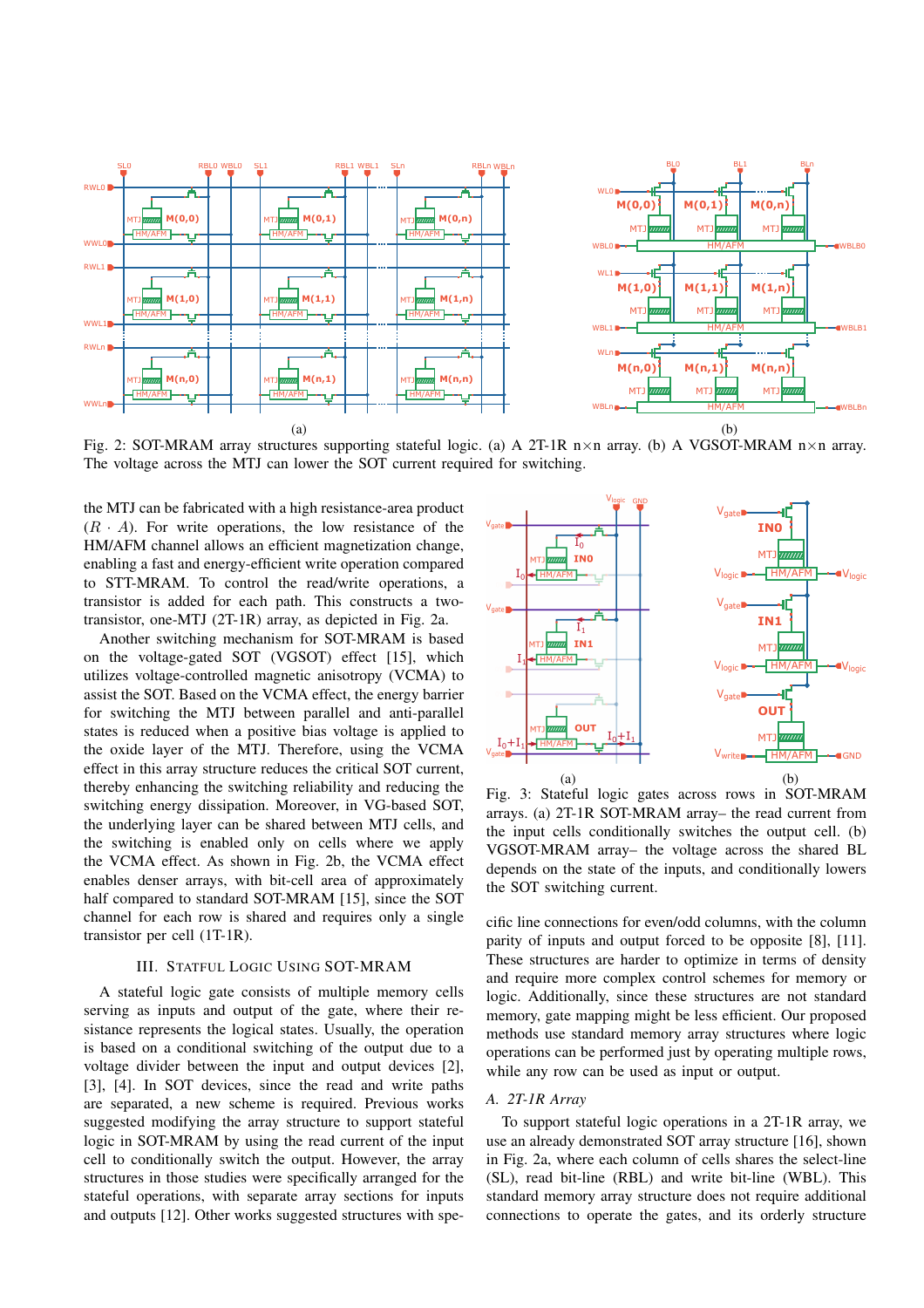allows density optimizations and ease of control. Operation of a specific row is controlled by the write word-line (WWL) and the read word-line (RWL). As depicted in Fig. 3a, operating a stateful logic operation in such an array is achieved by opening the read transistors of one or more input cells and the write transistor of the output cell. When a voltage is applied to the RBL, while grounding the WBL and keeping the SL floating, the current passing through the HM/AFM channel depends on the resistance state of the input cells.

To perform a NOR gate, we initialize the output cell to  $R_P$  ('1') and apply 1.1V across the RBL. The gate voltage of the transistors is also at 1.1V. When at least one of the inputs is  $R_P$  ('1'), the current passing in the SOT channel of the output is sufficient to switch the output to  $R_{AP}$  ('0'). Additional gates can be constructed in the same manner. For example, by lowering the RBL voltage, a NAND gate can be designed since the output will switch only when both inputs are  $R_P$  ('1'). Furthermore, by initializing the output cell to  $R_{AP}$  ('0') and reversing the polarity of the voltage applied to the RBL, the OR and AND gates can be operated.

This simple mechanism has a few limitations and requirements with respect to the SOT-MRAM characteristics. First, the maximum accumulated read current needs to be higher than the critical current for SOT switching. This condition limits the maximum  $R \cdot A$  of the MTJ, since the accumulated read current of the inputs is the output SOT write current. Currently, the SOT critical current in state-of-the-art devices is still in ranges higher than 100uA [17]. Since MTJs are operated with voltages of a few volts, to generate such high currents using the read current, the resistances of the MTJ should be in the range of kiloohms, meaning  $R \cdot A$  < 20  $\Omega \cdot \mu m^2$ . The requirement for high current also affects other factors of the MTJ, such as its size, since the current density in the MTJ during the operation should be lower than the critical current for STT switching, to prevent read disturbs in the inputs. Second, the tunnel magnetoresistance (TMR), which is the relative resistance change of the device between  $R_P$  and  $R_{AP}$ , needs to be sufficiently high to create a margin between the read current of the switching and noswitching input cases, as the actual current will vary due to process and device variation. A smaller margin causes more computation errors. Currently, the TMR of MTJs is 100%-250%, which means a small margin. Previous works also suggested additional gates with more than two inputs [11], e.g., MAJ3. While this is possible in our suggested method as well, additional inputs will cause even smaller margins between states—which means the gate is more prone to errors.

### **B.** VGSOT-MRAM Array

In VGSOT-MRAM arrays, we propose using voltage gating to execute stateful logic gates, as shown in Fig. 3b. Two rows serve as the input and a third row as the output, the gate voltage is applied to the WBL and WBLB of the inputs and the WBL and WBLB of the output are grounded. Then, for each column where the BL is kept floating, the voltage across

TABLE I: SOT-MRAM Model Parameters

| Parameter     | <b>Description</b>       | <b>Value</b>                                                            |  |
|---------------|--------------------------|-------------------------------------------------------------------------|--|
| D             | MTJ diameter             | $50 \text{ nm}$                                                         |  |
| $A_{MTJ}$     | MTJ surface area         | $\pi \cdot \overline{D^2/4}$                                            |  |
| $t_f$         | Free layer thickness     | $1.1 \text{ nm}$                                                        |  |
| $t_{ox}$      | MgO thickness            | $1.4 \text{ nm}$                                                        |  |
| $M_{s}$       | Saturation magnetization | $6.25 \times 10^5$ A/m                                                  |  |
| $K_i(0)$      | Interfacial PMA at 0V    | $3.2 \times 10^{-4} J/m^2$                                              |  |
| $\alpha$      | Gilbert damping factor   | 0.05                                                                    |  |
| P             | Spin polarization        | 0.58                                                                    |  |
| $R \cdot A$   | Resistance-area product  | $10 \Omega \cdot \mu m^2$ (2T-1R)<br>650 $\Omega \cdot \mu m^2$ (VGSOT) |  |
| TMR(0)        | TMR ratio at 0V          | 100%                                                                    |  |
| β             | VCMA coefficient         | 60 fJ/V $\cdot$ m                                                       |  |
| $\theta_{SH}$ | Spin Hall angle          | 0.25                                                                    |  |
| $H_{EX}$      | Exchange bias            | $-50$ Oe                                                                |  |
| L             | SOT channel length       | $60 \text{ nm}$                                                         |  |
| W             | SOT channel width        | $50 \text{ nm}$                                                         |  |
| T             | SOT channel thickness    | $3 \text{ nm}$                                                          |  |
| $\rho_{SOT}$  | SOT channel resistivity  | $2.78 \times 10^{-6} \Omega \cdot m$                                    |  |

TABLE II: 2T-1R Array NOR Logic MC Results

| IN1      | IN <sub>0</sub> | <b>OUT</b>   | <b>Success Rate</b> |              |
|----------|-----------------|--------------|---------------------|--------------|
|          |                 |              | $2T-1R$             | <b>VGSOT</b> |
| $\Omega$ | $\Omega$        | $\cdot_1$ ,  | 87.4%               | $100\%$      |
| $\Omega$ | `1'             | $\Omega$     | 100%                | 90%          |
| .1'      | $\Omega$        | $\Omega$     | 100%                | 90%          |
| .1       | $\cdot$ 1'      | $\lq \Omega$ | 100%                | 99.8%        |

the BL is defined by the voltage divider of the inputs and output. A higher voltage is induced across the output when the inputs are '1'  $(R_P)$ . This voltage is also the gate-voltage of the output cell, reducing the critical SOT current. Now, when passing this lower SOT current across the output cell, it will switch the output device only when the BL voltage is high enough. In this type of stateful logic circuit, the  $R \cdot A$ of the inputs is unbounded, since the current passing through the inputs does not induce the output switching directly. The  $R \cdot A$  product, however, might limit the time required to charge the BL, so it will affect the latency of the gate.

For a stateful NOR gate in VGSOT arrays, we initialize the output cell to  $R_P$  ('1'), apply 1.5V across the WBL and WBLB of the inputs and ground the WBL and WBLB of the output. When at least one of the inputs is  $R_P$  ('1'), the voltage across the BL is sufficiently high to switch the output when we pass a current of  $I_{SOT} = 60 \mu A$  from the WBL to the WBLB of the output. Other gates can be designed in a similar manner, for example, by lowering the WBL and WBLB voltages of the inputs we get a NAND gate and by initializing the output cell to  $R_{AP}$  ('0') and reversing the polarity of the voltage applied to the WBL of the output, the OR and AND gates can be operated.

## IV. EVALUATION

We evaluated the gates using SPICE simulations in Cadence Spectre, with GlobalFoundries 22FDX PDK to model